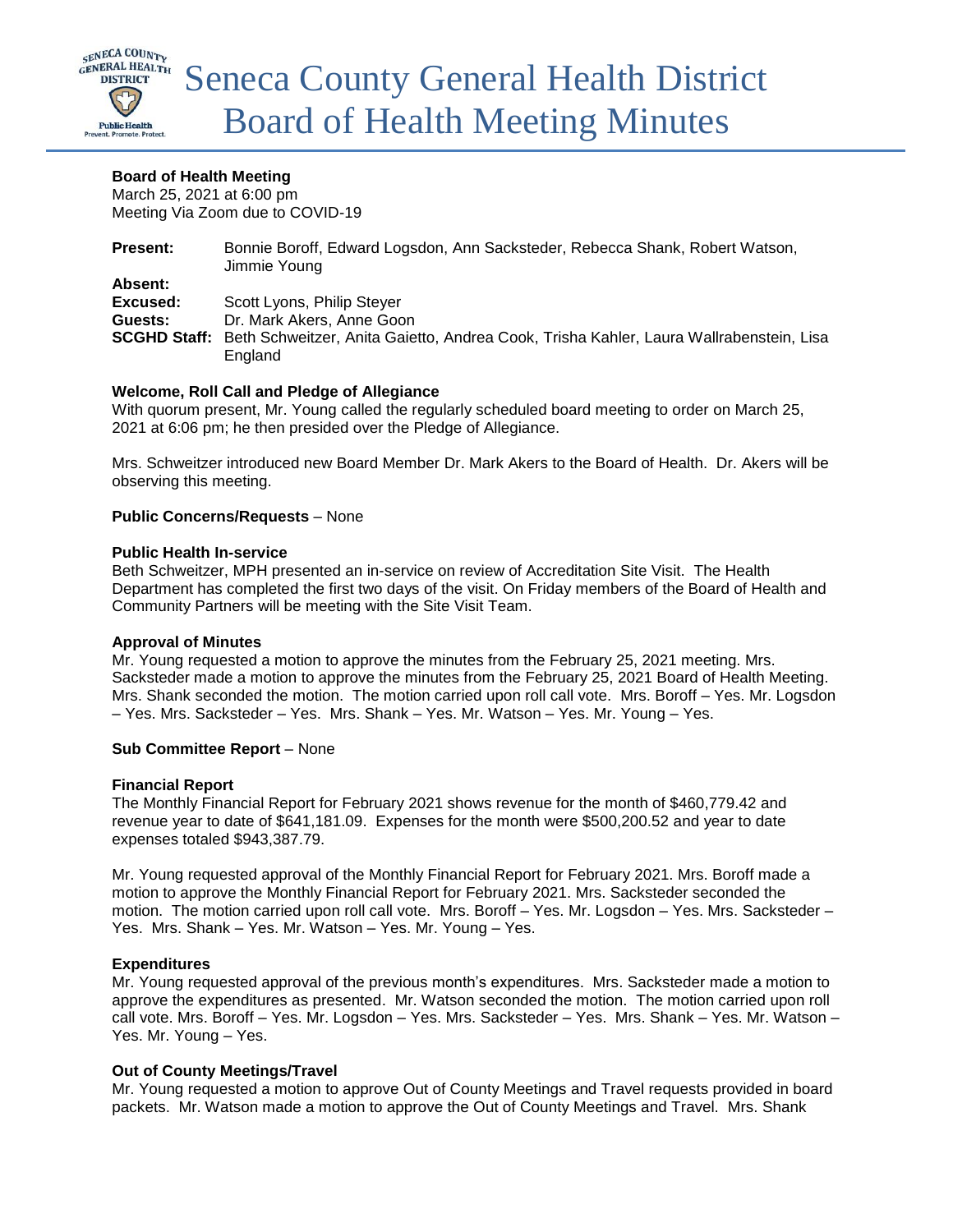seconded the motion. The motion carried upon roll call vote. Mrs. Boroff – Yes. Mr. Logsdon – Yes. Mrs. Sacksteder – Yes. Mrs. Shank – Yes. Mr. Watson – Yes. Mr. Young – Yes.

### **Advances/Repayments/Transfers**

Mr. Young requested a motion to approve Advances, Repayments, and Transfer List provided in board packets. Mrs. Sacksteder made a motion to approve the Advances, Transfer List and Appropriations Transfer. Mr. Logsdon seconded the motion. The motion carried upon roll call vote. Mrs. Boroff – Yes. Mr. Logsdon – Yes. Mrs. Sacksteder – Yes. Mrs. Shank – Yes. Mr. Watson – Yes. Mr. Young – Yes.

### **Supplements** – None

# **Contracts**

Mr. Young requested a motion to approve Contracts:

- a. **Addendum** Extending Health Commissioner Beth Schweitzer's May 1, 2017 contract on a per diem basis until 5/31/2021
- b. Factor Support Group, for participation in Integrated Naloxone Access and Infrastructure Grant, effective upon signatures – 08/31/2021, no money
- c. Perry ProTech, for copier lease 01/28/2021-01/27/2026, \$555.37 per month not to exceed \$33,322.20. For copier maintenance, 01/28/2021-01/27/2026, \$55.20 per month with a possible yearly increase locked at a maximum of 6% per year. Black and white copies included up to 8,000 copies per month; any additional billed at \$.0069 per copy. All color copies billed at \$.039 per copy (payer)

Mrs. Shank made a motion to approve the Contracts. Mrs. Sacksteder seconded the motion. The motion carried upon roll call Mrs. Boroff – Yes. Mr. Logsdon – Yes. Mrs. Sacksteder – Yes. Mrs. Shank – Yes. Mr. Watson – Yes. Mr. Young – Yes.

### **Resolutions**

Mr. Young requested a motion to approve Resolutions:

- a. 2021.02– Hiring Full-Time –Fiscal clerk– Vonnie Hartman, effective 03/08/2021\*
- b. 2021.03– Hiring Full-Time –Nursing clerk– Amber Stuard, effective 03/08/2021\*
- c. 2021.04– Hiring Full-Time –O&M clerk– Amber Terry, effective 03/30/2021\*

Mrs. Boroff made a motion to approve the Resolutions. Mrs. Shank seconded the motion. The motion carried upon roll call vote. Mrs. Boroff – Yes. Mr. Logsdon – Yes. Mrs. Sacksteder – Yes. Mrs. Shank – Yes. Mr. Watson – Yes. Mr. Young – Yes.

#### **Division Reports**

## **WIC**

Mr. Young turned the floor over to the Director of the WIC Division, Trisha Kahler, RD LD. Mrs. Kahler reviewed her report included in board member's packet:

Service: As part of the most recent COVID-19 Relief Package bill, the cash value for fruits and vegetables for women and children WIC participants will increase to \$35 for a fourmonth period starting April 1, 2021.

March is National Nutrition Month. We are providing My Plate education materials to participants along with social media posts.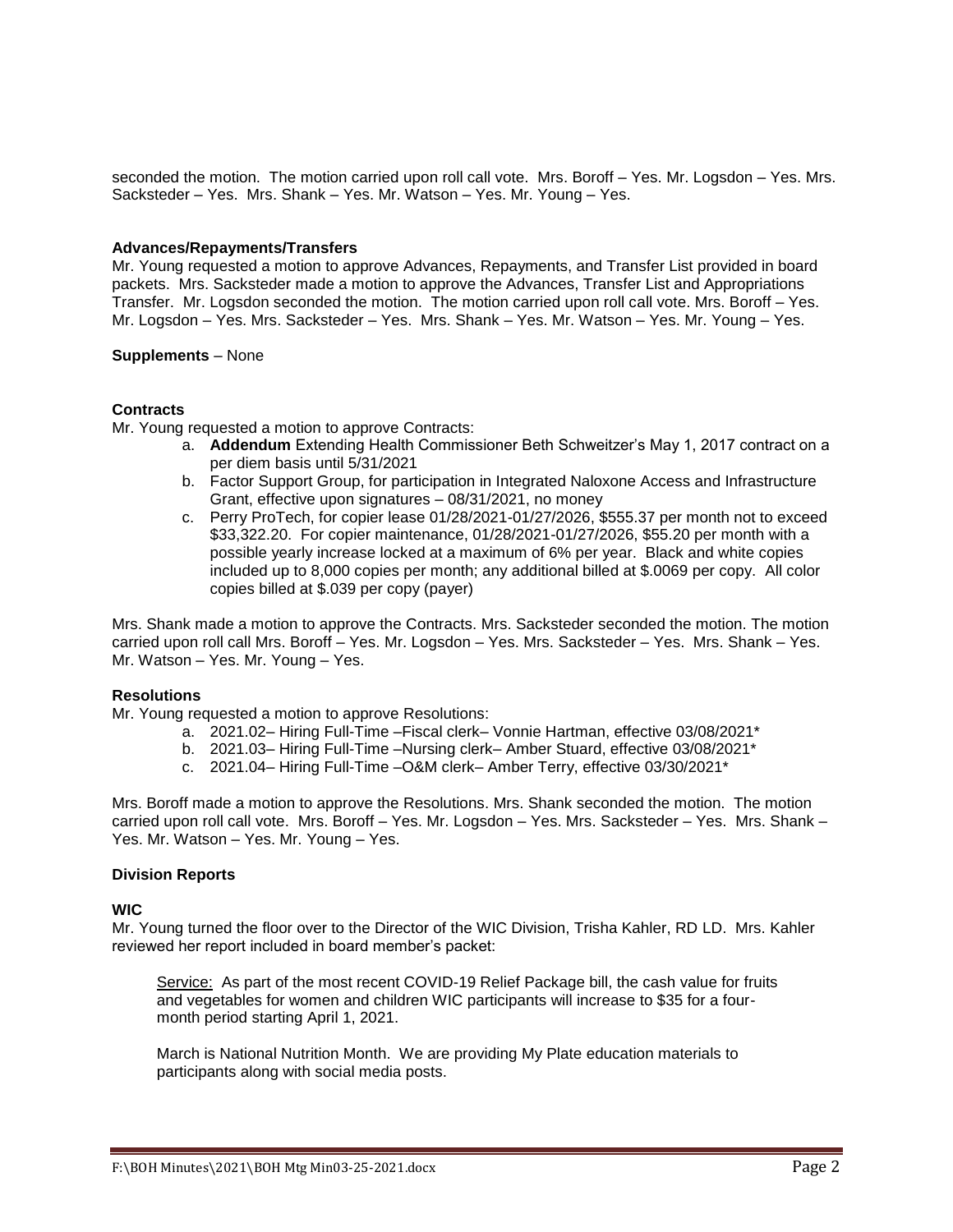Quality: We are distributing information for participants to complete the annual WIC Participant Satisfaction Survey on-line. We received results from last year's survey, however, only a small number of participants completed. We are hoping more participants will complete this year.

We are still in the process of telephone calls to complete our State Management Evaluation.

Fiscal: In January 2021, \$49,894.50 of WIC transactions was paid to Seneca County Authorized Retailers.

In February 2021, \$49,635.67 was paid.

## **Nursing**

Mr. Young turned the floor over to the Director of Nursing, Andrea Cook, BSN RN. Ms. Cook reviewed her report included in board member's packet:

### People:

• Hired one full time clerk and seeking applications to hire two full time nurses.

#### Quality:

Always striving to provide exceptional service.

### Service:

# **COVID19**

| DATE                             | 3/22 | 3/23 | 3/24 |
|----------------------------------|------|------|------|
| <b>TOTAL CASES</b>               | 4991 | 5006 | 5012 |
| <b>ACTIVE</b><br>CASES           | 50   | 38   | 44   |
| <b>CONFIRMED</b>                 | 3103 | 3108 | 3109 |
| PROBABLE                         | 1888 | 1898 | 1903 |
| MALES                            | 2217 | 2224 | 2225 |
| <b>FEMALES</b>                   | 2774 | 2782 | 2787 |
| CURRENTLY<br><b>HOSPITALIZED</b> | 7    | 6    | 6    |
| <b>RECOVERED</b>                 | 4810 | 4837 | 4837 |
| <b>DEATHS</b>                    | 131  | 131  | 131  |
| AVERAGE AGE                      | 46   | 46   | 46   |

- $\circ$  As of 3/24/2021 we have provided 45 COVID vaccination clinics, 2,571 first doses, 1,775 second doses and 300 Janssen for a total of 4,646 COVID vaccinations given.
- o We had 962 positive cases of COVID in January and 238 in February.
- o Staff members contact traced 357 people in January and 223 people in February.
- o We are scheduling COVID clinics every Wednesday from 8-5:45 and then second doses will be 30 days later on a Friday from 8-3, all by appointment only.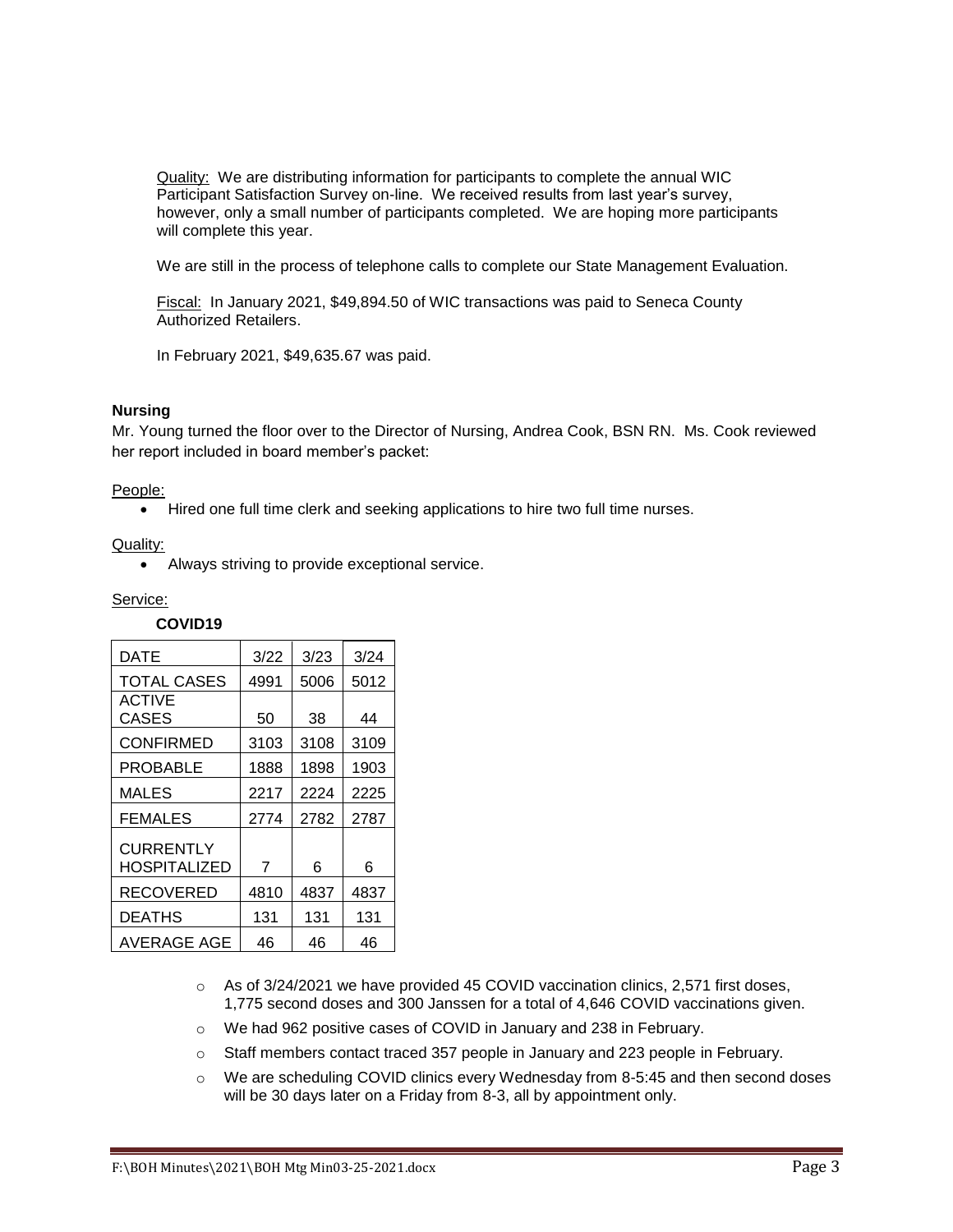## **Environmental Health**

Mr. Young turned the floor over to the Director of Environmental Health, Laura Wallrabenstein, MA RS. Mrs. Wallrabenstein reviewed her report included in board member's packet:

Mrs. Wallrabenstein presented for rescind condemnation, properties located at:

1. 2074 SR 4 Attica, OH 44807 Owned by Patrick E. Weaver, same address 2. 143 E. Center St. Fostoria, Oh 44830 Owned by William Sayre, 301 S. Main St. Fostoria, Oh 44830

Mr. Young requested a motion to approve the rescind condemnation of the property located at 2074 SR 4 Attica, OH 44807, Owned by Patrick E. Weaver, same address and 143 E. Center St. Fostoria, Oh 44830 Owned by William Sayre, 301 S. Main St. Fostoria, Oh 44830. Mrs. Sacksteder made a motion rescind condemnation of the properties located at 2074 SR 4 Attica, OH 44807, Owned by Patrick E. Weaver, same address and 143 E. Center St. Fostoria, Oh 44830 Owned by William Sayre, 301 S. Main St. Fostoria, Oh 44830. Mr. Logsdon seconded the motion. The motion carried upon roll call vote. Mrs. Boroff – Yes. Mr. Logsdon – Yes. Mrs. Sacksteder – Yes. Mrs. Shank – Yes. Mr. Watson – Yes. Mr. Young – Yes.

# **General Update**:

Service: EH staff is currently not helping with COVID vaccine clinics during the work week (although we all did enjoy it) simply because we are so short staffed – still down an O&M clerk and now without a sanitarian – we are struggling to keep up with our own work. Getting ready for the accreditation site visit has obviously been very time consuming as well.

Financial:Food license fees are coming in although no late fees can be charged until July of this year (legislation passed due to pandemic). Overall, this will decrease our income from the food program. Currently less than 40 (out of 386) regular places haven't paid – so clearly most operators chose to pay on time and not wait until July.

Quality:I will be evaluating our Quality Improvement Plan and still hope to bring any changes to you some time.

People: I have found a replacement O&M clerk that will be starting on March 30 – very much looking forward to this! The search is still on for a sanitarian.

## **Landfill update**

- Phase 13 is in progress, Select Waste Layer placement has been completed
- Preliminary work on the new cell has begun
- Construction on haul road in progress
- Sunny Farms Landfill hauling leachate to Fostoria Waste Water Treatment Plant
- Wetland Restoration

Sunny Farms Landfill hauling leachate to Fostoria Waste Water Treatment Plant

- **•** Trial Period
	- o Maximum 3 truckloads a day
	- o Jerome monitoring before dumping and during
	- $\circ$  Will only be transferred to Waste Water Treatment Plant via truck, no sewer line.
	- o All leachate will be pretreated for odor prior to treatment.